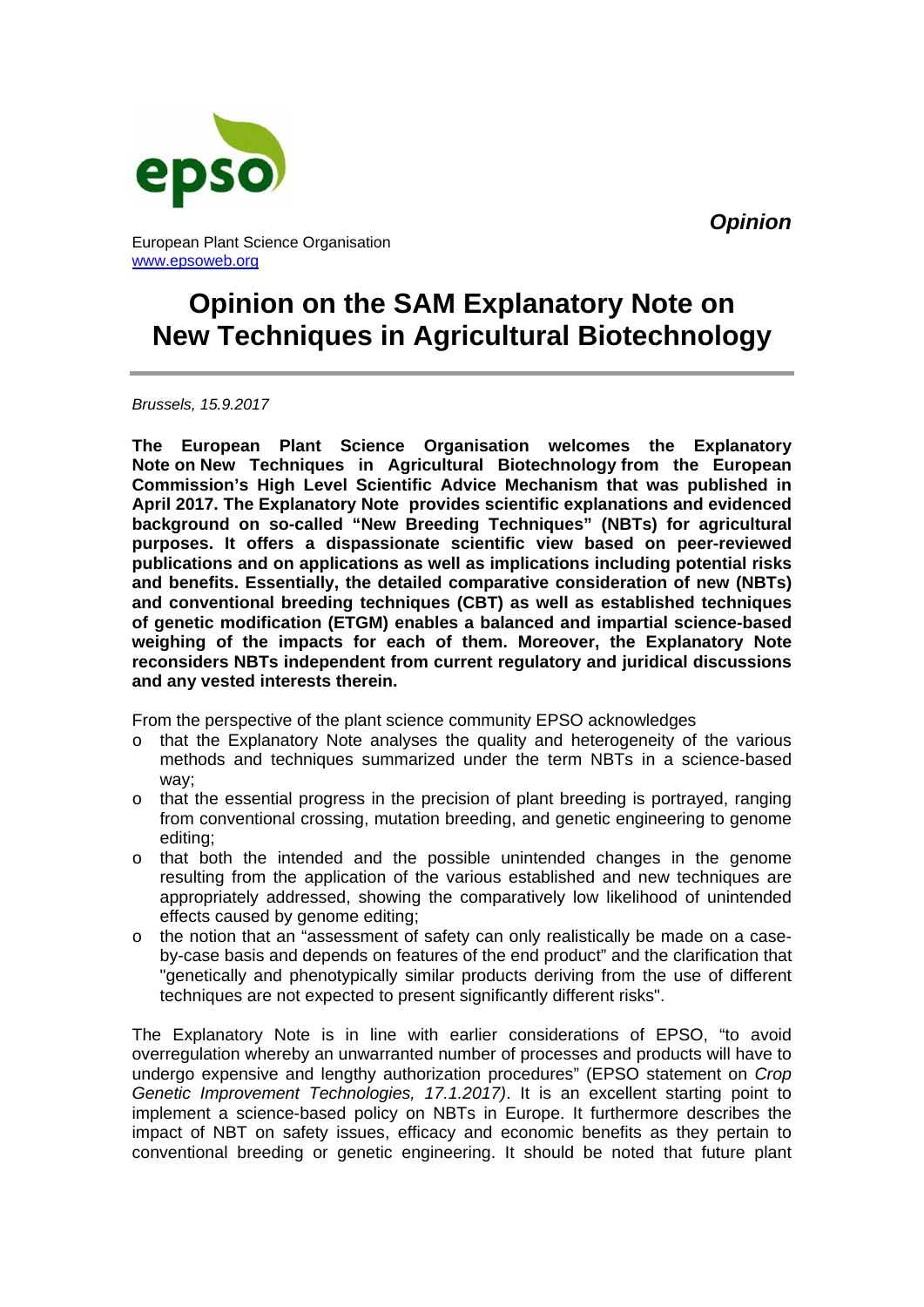breeding is expected to combine the application of conventional and new techniques rather than their cross substitution.

The Explanatory Note emphasizes that the common ground of all breeding techniques in agriculture is the "use of genetic diversity and change either naturally occurring or by intervention, in order to select or generate plants, animals or microorganisms that exhibit preferred characteristics". The term *New Breeding Techniques* describes a heterogeneous set of methods and techniques that also comprise a broad range of applications. The approaches vary in their precision and extent, the presence or absence of modifications (inserted exogenous DNA) in the end product, and in the similarity of the derived products to conventionally bred or even "wild type" organisms.

In the opinion of EPSO, the multiple dimensions of the various NBTs techniques, their applications and socio-economic impacts, as well as their potential safety concerns each should be addressed explicitly rather than through an undifferentiated, but escalating discussion on regulatory issues. The current discussion raises the fundamental question of how regulations can be updated to accommodate new technical developments. The Explanatory Note suggests product-based and problemoriented direction for regulation. This should guide further discussion and decision making, acknowledging, on one hand, familiarities of plant breeding products obtained by various techniques (e.g. genome editing and classical breeding), and on the other hand taking up the challenge of the identification and evaluation of novel traits. In this respect EPSO previously stated, "Current European legislation neither reflects the progress made in new crop genetic improvement approaches nor the positive economic, social or environmental impact of the resulting biological outcomes" (EPSO statement on *Crop Genetic Improvement Technologies, 17.1.2017).*

The Explanatory Note also discusses synthetic biology in its scientific interpretation: it is not a term synonymous with any particular NBT or for all together. What counts as synthetic organisms and products for regulatory purposes should be evaluated on a case-by-case basis. The wording in other regulatory frameworks at the European and international level – such as the Convention on Biological Diversity (CBD) - should not blur fundamental differences between NBTs and synthetic biology and should be used in a consistent and precise manner in order to prevent further ambiguities in legal interpretations (see also EPSO statement: *Synthetic Biology should not be confused with the application of new breeding techniques, 30.8.2017).*

For targeted plant breeding, the precision of genome editing, its minimization of unintended effects, as well as its positive impact on time-to-market and consequent economic advantages, have been elaborated clearly in the Explanatory Note. The broad benefits for agriculture rely on the increased accessibility of the techniques and resulting materials for both research purposes and breeding by both the public and private sector. Any unbalanced, expensive and lengthy authorization procedures will pose additional burdens on scientists and breeders, especially SMEs, hindering the progress of European bio-economy, its competitiveness, and its contribution to increasing varietal diversity in agriculture.

Attention should also be paid to the regulation and handling of intellectual property rights related to products derived from application of NBTs. EPSO emphasizes, in its statements on *Plant Breeder's Rights and Patent Rights* (2015), as well as *Implementing the Nagoya Protocol by national legislation in the countries of Europe (2017)*, that varieties carrying beneficial traits generated by NBTs should also be available for further breeding programmes by both academic and commercial sectors in a way that grants rewards to the breeder and does not prevent progress in food and resource security.